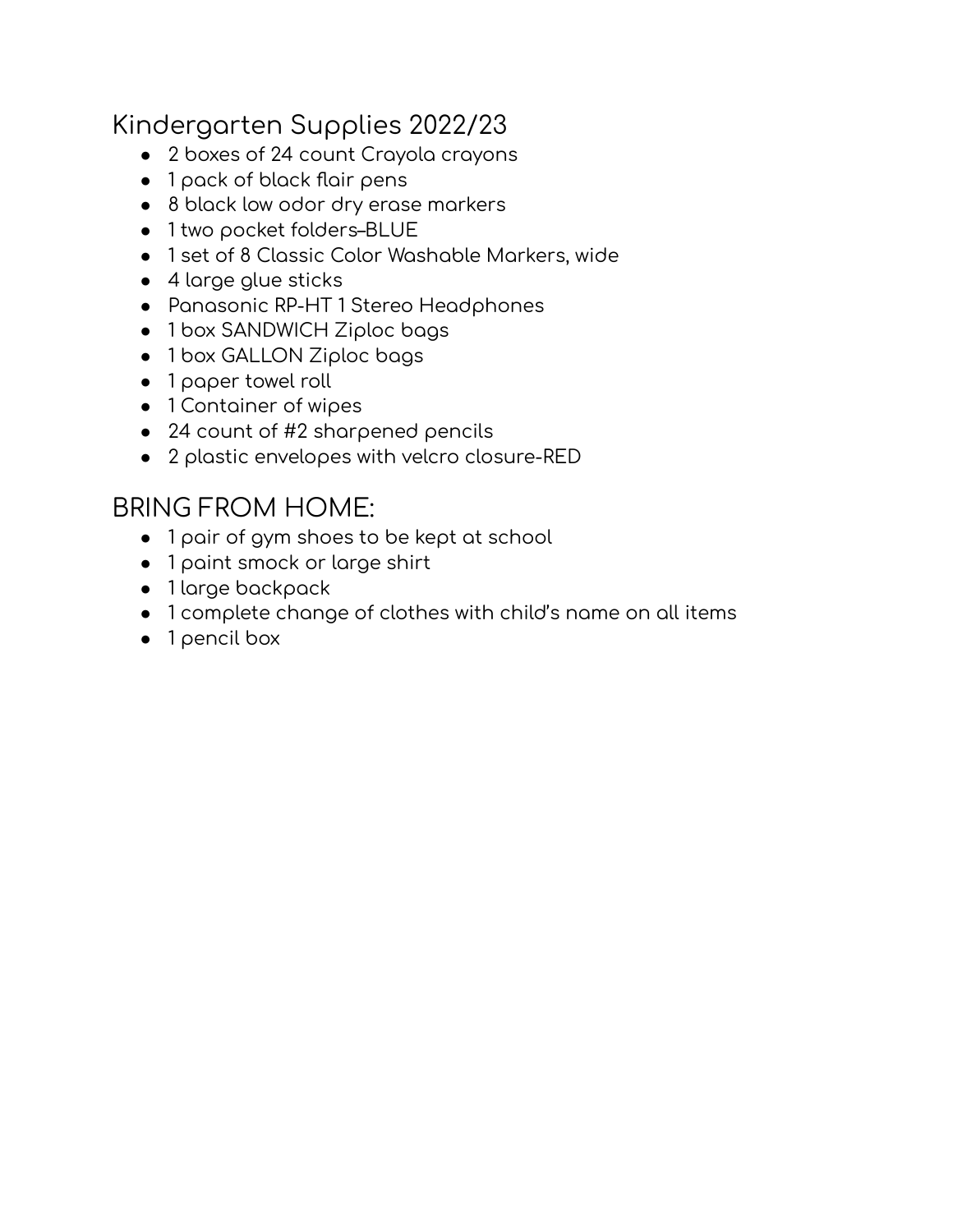## FIRST GRADE SUPPLIES 2022/23

- 1 pair of headphones
- 1 Two pocket folder YELLOW
- 1 Two pocket folder BLUE
- 1 Two pocket folder RED
- 36 #2 Dixon Ticonderoga Pencils
- 2 sets of 8 Classic Color Washable Markers Wide
- 3 boxes 16 count crayons
- 1 Expo low odor dry erase 4 pack set of fine point black markers
- 2 pink large erasers
- $\bullet$  2 glue sticks
- 1 box of tissues, 200 count or larger
- 2 plastic envelopes with velcro closures
- 112 pack of colored pencils
- 1 pair of scissors
- I container of wipes

#### BRING FROM HOME

- 1 Pair of gym shoes to be kept at school
- 1 paint smock or large shirt
- $\bullet$  I complete change of clothes, labeled and in a ziploc bag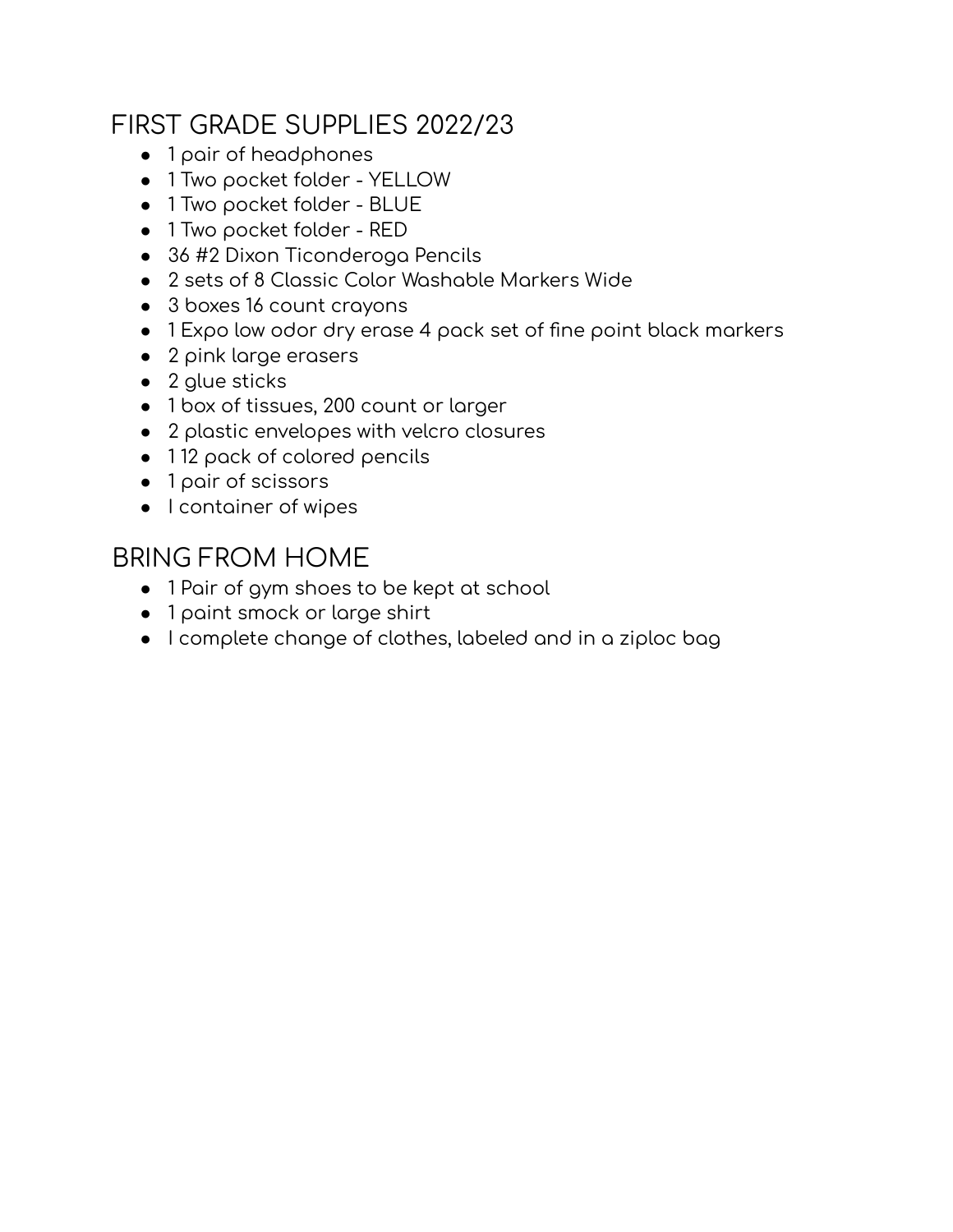# SECOND GRADE SUPPLIES 2022/23

- 36 #2 Pencils (#2 Dixon Ticonderoga) Sharpened
- 2 Set of 8 Classic Color Washable Markers Thin Tip
- 2 Set of 8 Classic Color Washable Markers Wide Tip
- 2 Boxes Crayons, 24 Count (Crayola Crayons, 24)
- 1 packs of 4 fine point Low Odor Expo Dry Erase markers, multi colored
- 1 Pink large eraser
- 3 Large Glue Sticks (washable)
- 1 Box of Tissues (200 count or larger)
- 1200 ct. container of hand wipes
- 3 Plastic Pocket envelope 9" x 13" with Velcro closure,
- 1 Plastic Pencil Box Large Capacity: Measures around 8 by 5 by 2.5 inches
- Headphones

## ITEMS FROM HOME

- $\bullet$  1 pair of gym shoes to be kept at school
- 1 paint smock or large T-shirt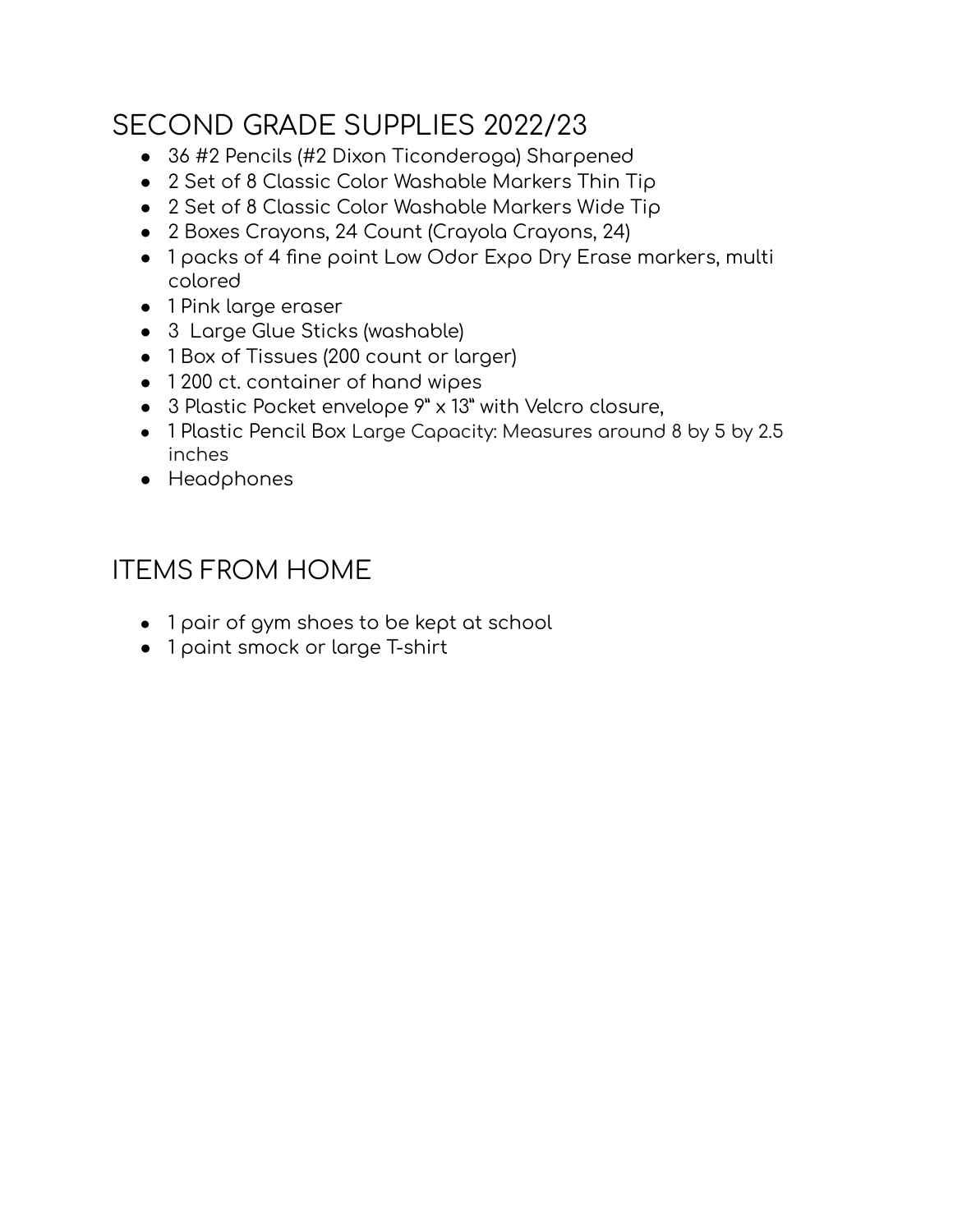# THIRD GRADE SCHOOL SUPPLIES 2022/2023

- Large 8x6 canvas pencil pouch
- 1 set 24 colored pencils
- 1 pair of headphones
- 10 two pocket folders (2 red, 2 yellow, 2 green, 2 blue, 2 orange)
- $\bullet$  36 #2 sharpened Dixon Ticonderoga pencils
- 1 set of papermate color flair pens
- 1 box 24 count crayola crayons
- $\bullet$  3 highlighters (1 yellow, 1 pink, 1 blue)
- 2 packs of Expo low odor dry erase fine point markers
- 1 large pink eraser
- 2 plastic/poly envelopes with Velcro closure, 9x12
- 2 large glue sticks
- 1 box tissues, 200 count or larger
- 4 packs of 100 count 3x3 Post It notes
- 4 spiral bound, single subject notebooks (1 blue, 1 red, 1 yellow, 1 black)
- 1 container hand wipes, 200 count
- ITEMS FROM HOME
	- 1 pair of gym shoes to be kept at school
- 1 paint smock or large T-shirt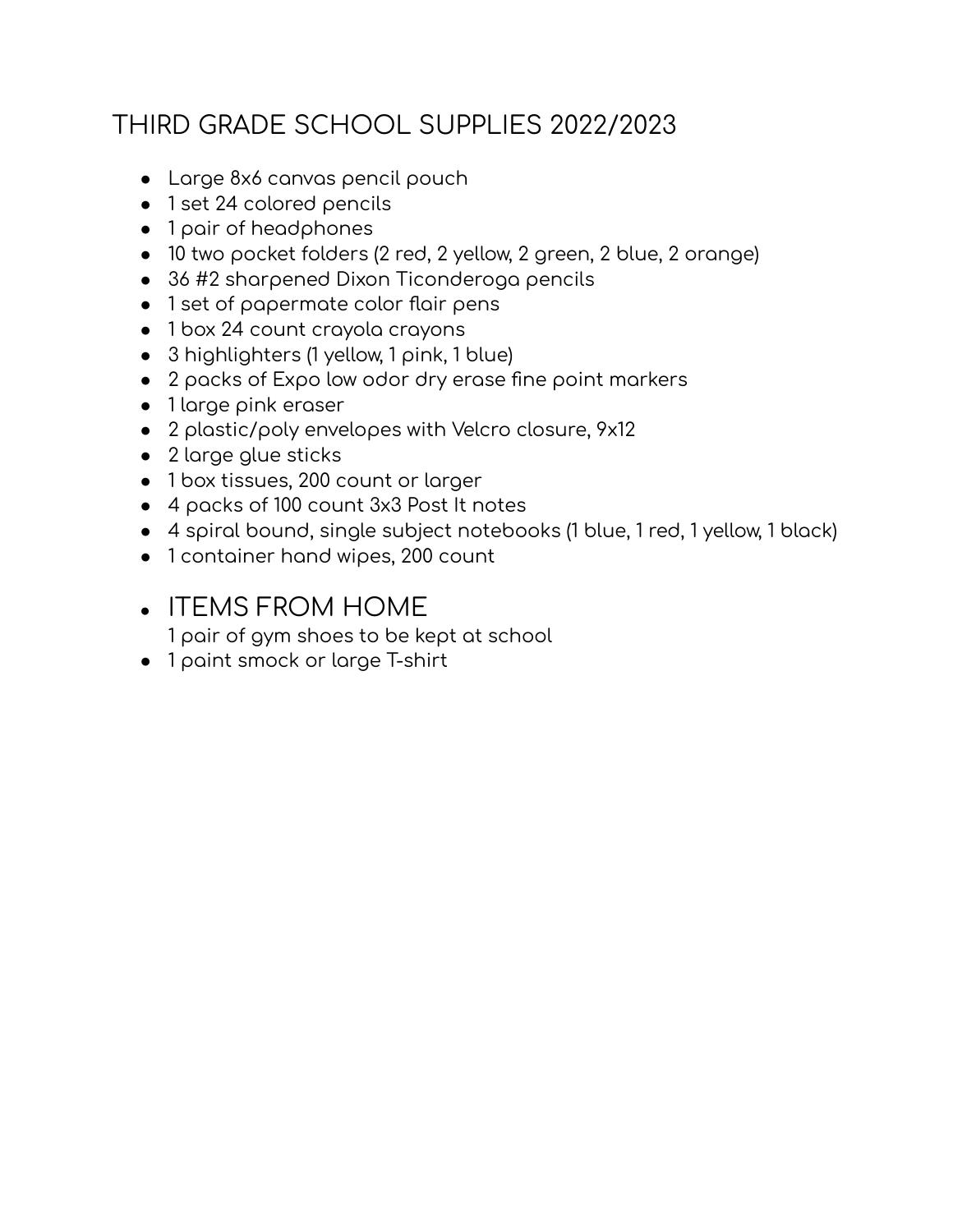## FOURTH GRADE SCHOOL SUPPLIES 2022/23

- 4 single subject spiral notebooks, wide ruled 70 pages (1 red, 1 blue, 1 black, 1 green)
- 5 plastic pocket folders (5 Star quality 1 red, 1 green, 1 blue, 1 black, 1 yellow)
- 36 #2 Dixon Ticonderoga pencils
- 1 set of 24 colored pencils
- 1 box of 48 Crayola Crayons
- 1 box of Crayola Markers
- 1 set of 12 assorted Papermate flair pens
- 2 black flair pens
- 1 yellow highlighter
- 1 Black Sharpie
- 1 Elmer's Glue Stick
- 1200 count container of hand wipes
- 1 roll of paper towels
- 1 box of tissues, 200 count
- 4 expo low odor dry erase fine point markers

#### BROUGHT FROM HOME

- 1 pair gym shoes to be left at school
- 1 paint smock or large shirt
- 1 pair of headphones